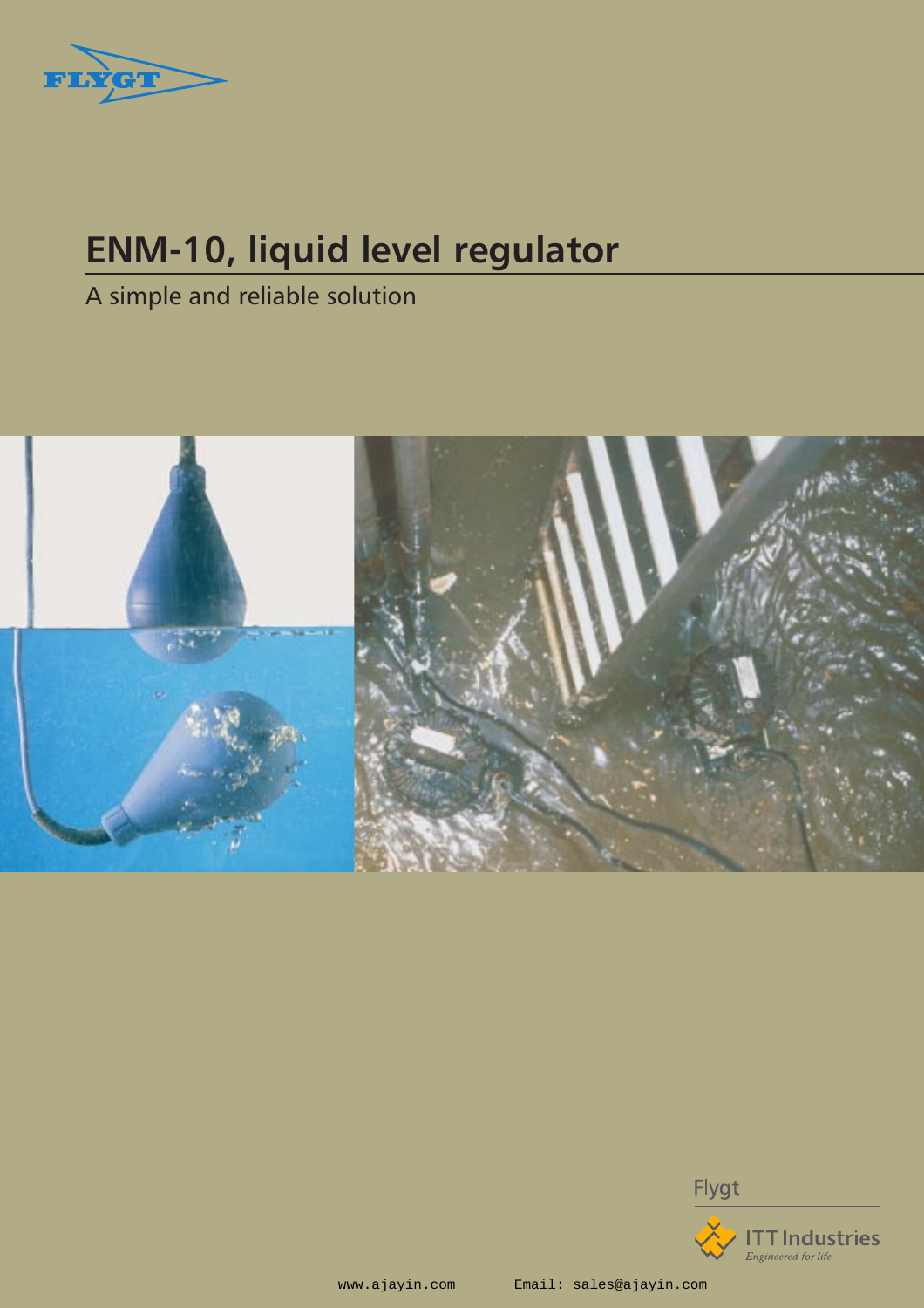# **ENM-10 level regulator**

### The simplest possible method for level control

In sewage pumping stations, for ground water and drainage pumping - in fact, for most level control applications - the ENM-10 is the most obvious solution.

When the liquid level reaches the regulator, the casing tilts, activating the internal micro switch, thereby starting or stopping a pump or tripping an alarm device.

The regulator casing is made of polypropylene, a nonstick material resistant to most aggressive liquids. The cable is sheathed with PVC or rubber to avoid the build up of impurities and deposits.

This ensures reliable operation and a minimum of maintenance.

Rather than floating on the surface, ENM-10 hangs immersed in the liquid. This prevents the cables from tangling when several regulators are used.

In a two-pump station, four level regulators are generally used. One is positioned at the stop level, one at each of the pumps start levels, and the fourth regulator is used to trigger a high level alarm.

The ENM-10 is a reliable and environmentally friendly level regulator for use in a variety of applications. No toxic materials (such as lead or mercury) are used in its manufacture. The plastic components are welded and screwed together. Adhesive is never used.

To meet the needs of the large varity of applications ENM-10 is available in both CE and CSA compliant versions. Several versions are available to meet the various market needs. Different lengths of cable can be obtained as standard with the normal density version. The operating temperature range is 0º C up to 60º C.



*The well-balanced design of ENM-10 makes it hang immersed with its cable stretched, preventing it from tangling with other level regulators. Immersion also counteracts the build-up of deposits.*



*Polypropylene 'non-stick' casing. Bouyancy ratings for most applications.*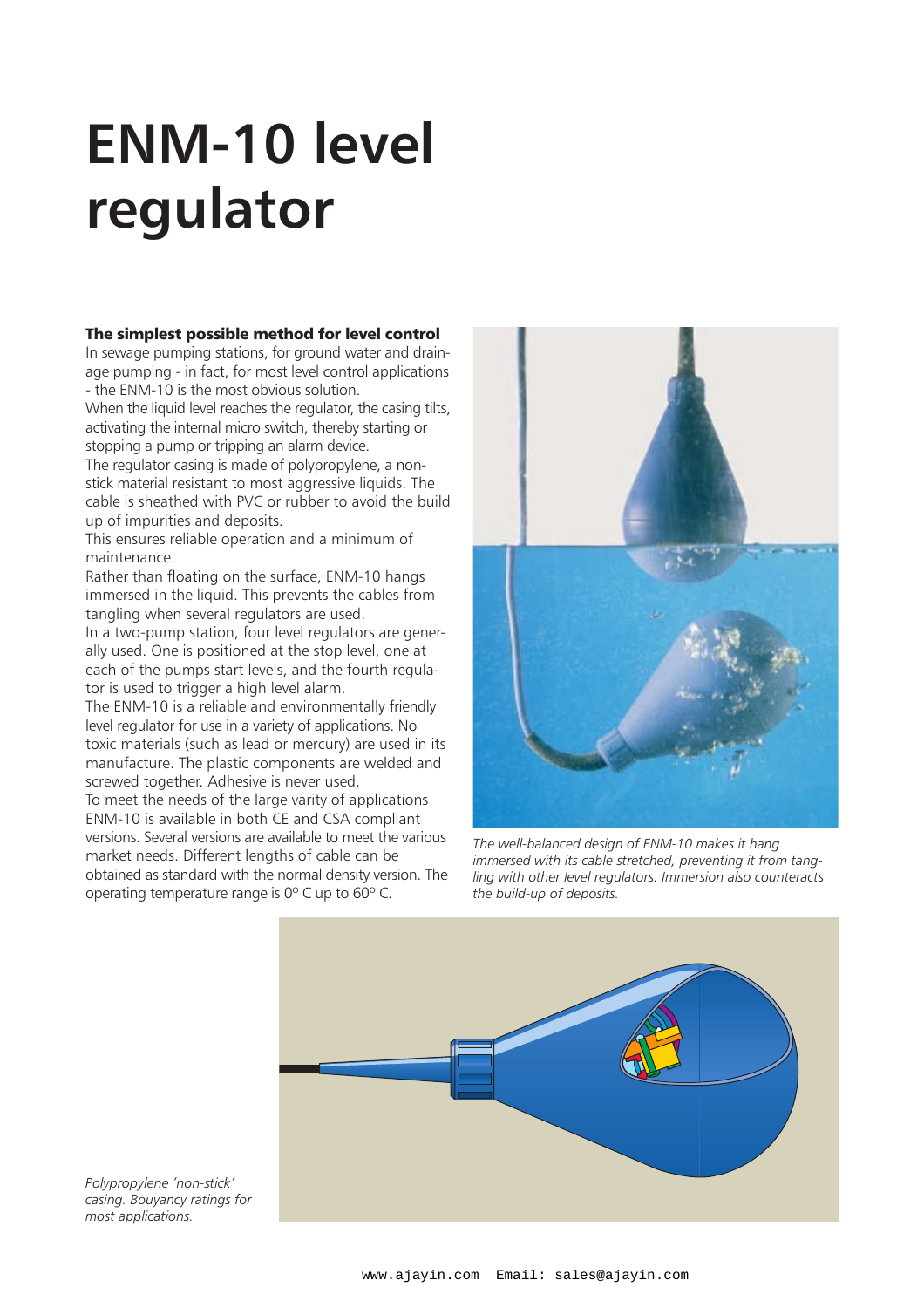# Basic principle





*When the level drops, the micro switch is activated and pumping stops* 





*When it reaches the highest permissible point, the second regulator reacts...*

*and pumping resumes until the micro switch is activaded.*



*Typically four regulators are used in a twopump station.*

This level regulator is available in different versions, depending upon the medium in which it is to be used.

## **Dimensions**

| For density<br>q/cm3 | Regulator<br>Length | Diameter<br>mm |
|----------------------|---------------------|----------------|
|                      | mm                  |                |
| $0.65 - 0.80$        | 194                 | 100            |
| $0.80 - 0.95$        | 177                 | 100            |
| $0.95 - 1.10$        | 162                 | 100            |
| $1.05 - 1.20$        | 142                 | 100            |
| $1.20 - 1.30$        | 133                 | 100            |
| $1.30 - 1.40$        | 130                 | 100            |
| $1.40 - 1.50$        | 126                 | 100            |
|                      |                     |                |

### **Materials**

| Body:                                             | polypropylene                                                                    |  |
|---------------------------------------------------|----------------------------------------------------------------------------------|--|
| Bending relief: EPDM rubber                       |                                                                                  |  |
| Cable:                                            | special compound PVC or<br>chloroprene rubber                                    |  |
| <b>Technical data</b><br>Liquid tempera-<br>ture: | min. $0^{\circ}$ C<br>max. 60°C                                                  |  |
| Liquid density: min. 0.65 g/cm3                   | max. 1.5 g/cm3                                                                   |  |
| Degree of pro- IP68, 20 m<br>tection              |                                                                                  |  |
| Micro switch data<br>$IC^*$ , AC:                 | 250 V/ 10 A resistive load<br>250 V/ 3 A inductive load<br>at $cos\varphi = 0.5$ |  |
| $IC^*$ , DC                                       | 30 V/ 5 A<br>250 V/0,05 A                                                        |  |

*\* IC = Interrupting Capacity*